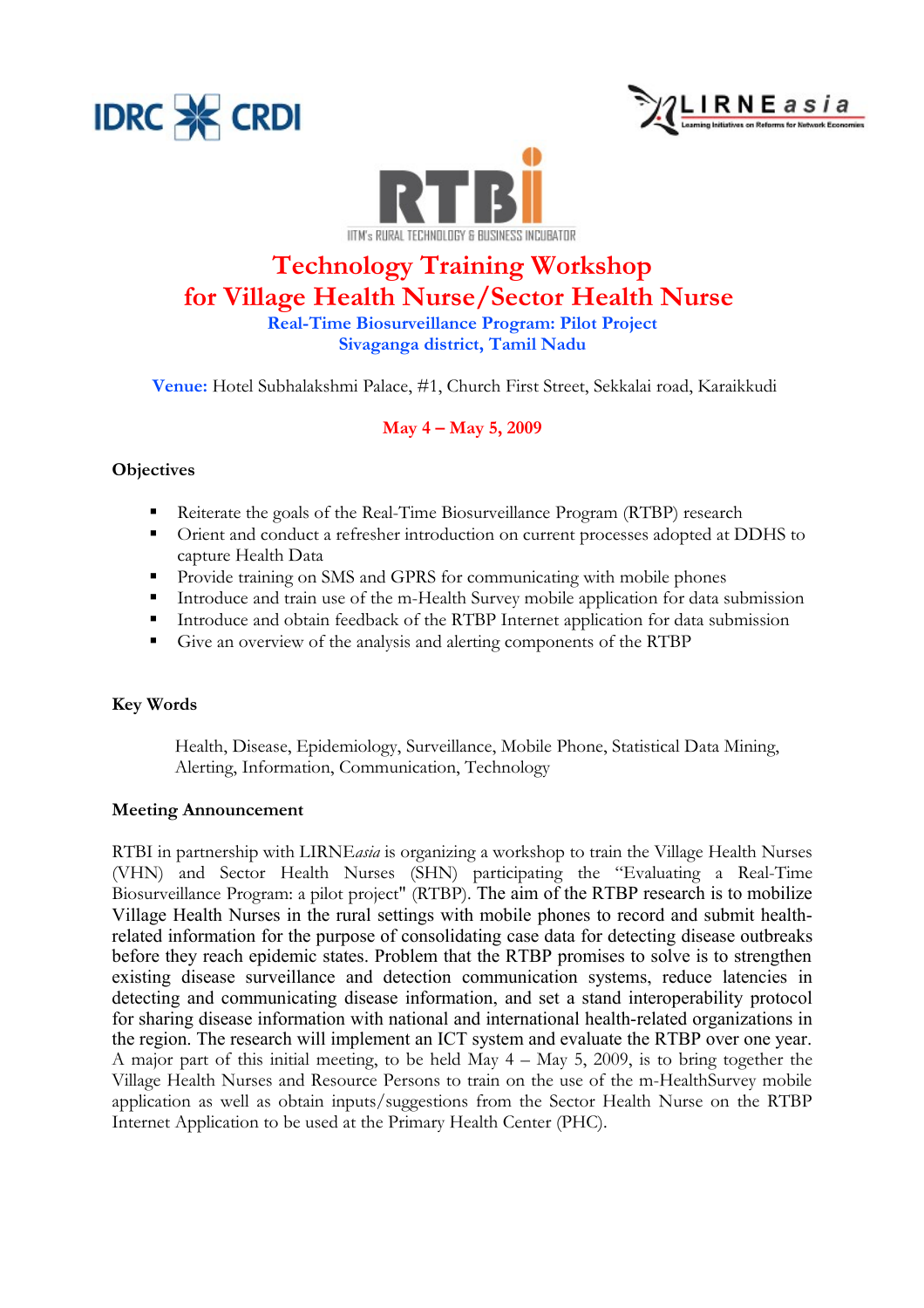## **Programme Schedule**

| May 4, 2009        | Day 1                                                                                               | (Monday)                                                            |
|--------------------|-----------------------------------------------------------------------------------------------------|---------------------------------------------------------------------|
| 0930-1000          | Participant Registration                                                                            | Ms. Vincy Pushpa Mary and<br>Mr. Janakiraman                        |
|                    |                                                                                                     |                                                                     |
| <b>SESSION I</b>   | Inauguration                                                                                        |                                                                     |
| 1000-1015          | Welcome comments & self<br>introduction                                                             | Ms. Suma Prashant                                                   |
| 1015-1030          | Inaugural speech                                                                                    | Dr. Raghupathy,<br>Deputy Director of Health Services,<br>Sivaganga |
| <b>SESSION II</b>  | <b>Village Health Nurse Training</b>                                                                |                                                                     |
| 1030-1100          | Overview of Current Processes and<br>Procedure to report Health<br>Information                      | Representative from VHNs/SHNs                                       |
| 1100-1130          | Tea/Coffee                                                                                          |                                                                     |
| 1130-1200          | Objective & Implementation Plan of<br>the m-Health Survey Mobile and<br><b>Internet Application</b> | <b>Ms. Suma Prashant and</b><br>Dr. M. Ganesan                      |
| 1200-1230          | Handing over of Mobile Phones to<br><b>VHNs</b>                                                     | <b>Ms. Vincy Pushpa Mary and</b><br>Mr. Janakiraman                 |
| 1230-1330          | Lunch                                                                                               |                                                                     |
| <b>SESSION III</b> | <b>VHN Training</b>                                                                                 |                                                                     |
| 1330-1400          | <b>Introduction to Basic Features</b>                                                               | Mr. T. Kannan and<br><b>Ms. Vincy Pushpa Mary</b>                   |
| 1400-1430          | Demo of application and present the<br>user manual                                                  | Mr. T. Kannan and<br><b>Ms. Vincy Pushpa Mary</b>                   |
| 1430-1530          | Download, Install, and configure<br>application - Exercise in Groups                                | Mr. T. Kannan and<br><b>Ms. Vincy Pushpa Mary</b>                   |
| 1530-1600          | Tea/Coffee                                                                                          |                                                                     |
| 1600-1700          | Group Training Exercise on<br>mHealth Survey Application                                            | Mr. T. Kannan and<br><b>Ms. Vincy Pushpa Mary</b>                   |
| $1700 - 1730$      | Group Exercise - Real Time data<br>entry - Introduction                                             | Mr. T. Kannan and<br><b>Ms. T. Vincy Pushpa Mary</b>                |
| $1730 - 1800$      | Wrap-up                                                                                             |                                                                     |

2